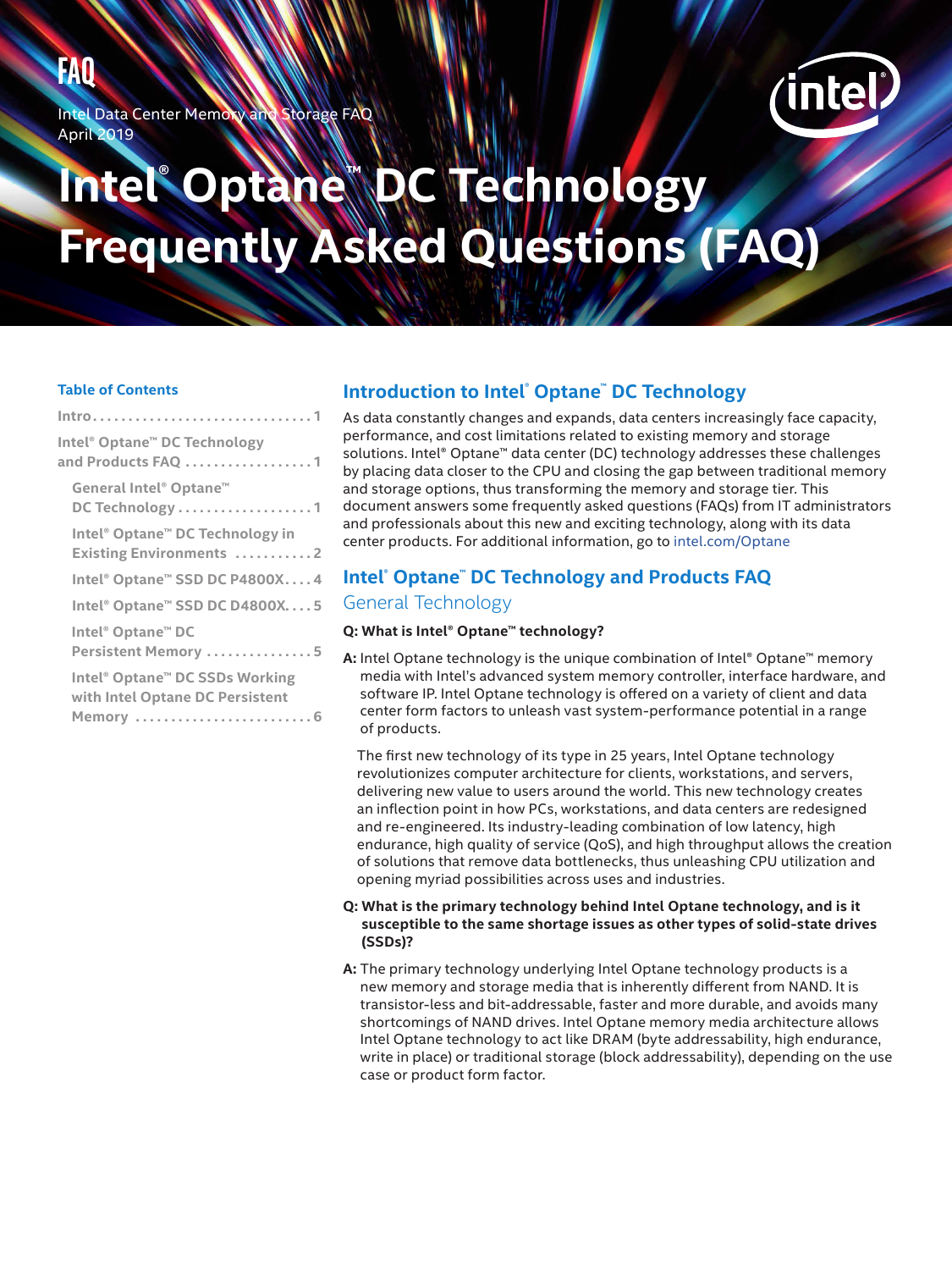#### <span id="page-1-0"></span>**Q: How is Intel Optane technology different from Intel Optane memory media?**

**A:** Intel Optane memory media is the underlying memory that makes up Intel Optane technology when it is combined with Intel® advanced system memory controllers, interface hardware, and software IP.

#### **Q: What are other similar or competitive technologies?**

**A:** We are not aware of any direct competitive products or technologies at this time. Our technology is a new approach and is the first breakthrough of its kind in memory technology in 25 years. We do expect the competition to follow our lead on storage-class memory. We have been working for 10 years on Intel Optane technology, and we have worked through the hard issues of going from building one cell, to an array of cells, to high volume manufacturing.

# Intel® Optane™ DC Technology in Existing Environments

#### **Q: When will memory and storage converge?**

**A:** We see memory and storage as a continuum, with different products and capabilities addressing different needs. Prior to Intel® Optane™ technology, businesses faced large gaps in the memory-storage hierarchy. Intel Optane technology fills those gaps by expanding memory capacity, adding persistence, and offering high-performance, low latency SSDs to fill out the enterprise data center toolkit. Today, data center and system architects can optimize applications and workloads by making use of the full range of memory and storage options available to them.



## **Q: Why is Intel Optane technology referred to as flexible?**

**A:** The underlying architecture of Intel® Optane™ memory media gives it the flexibility to be used in different form factors, each with its own set of hardware controllers, interconnects, and software IP. Table 1 shows three different memory and storage products built on Intel Optane technology.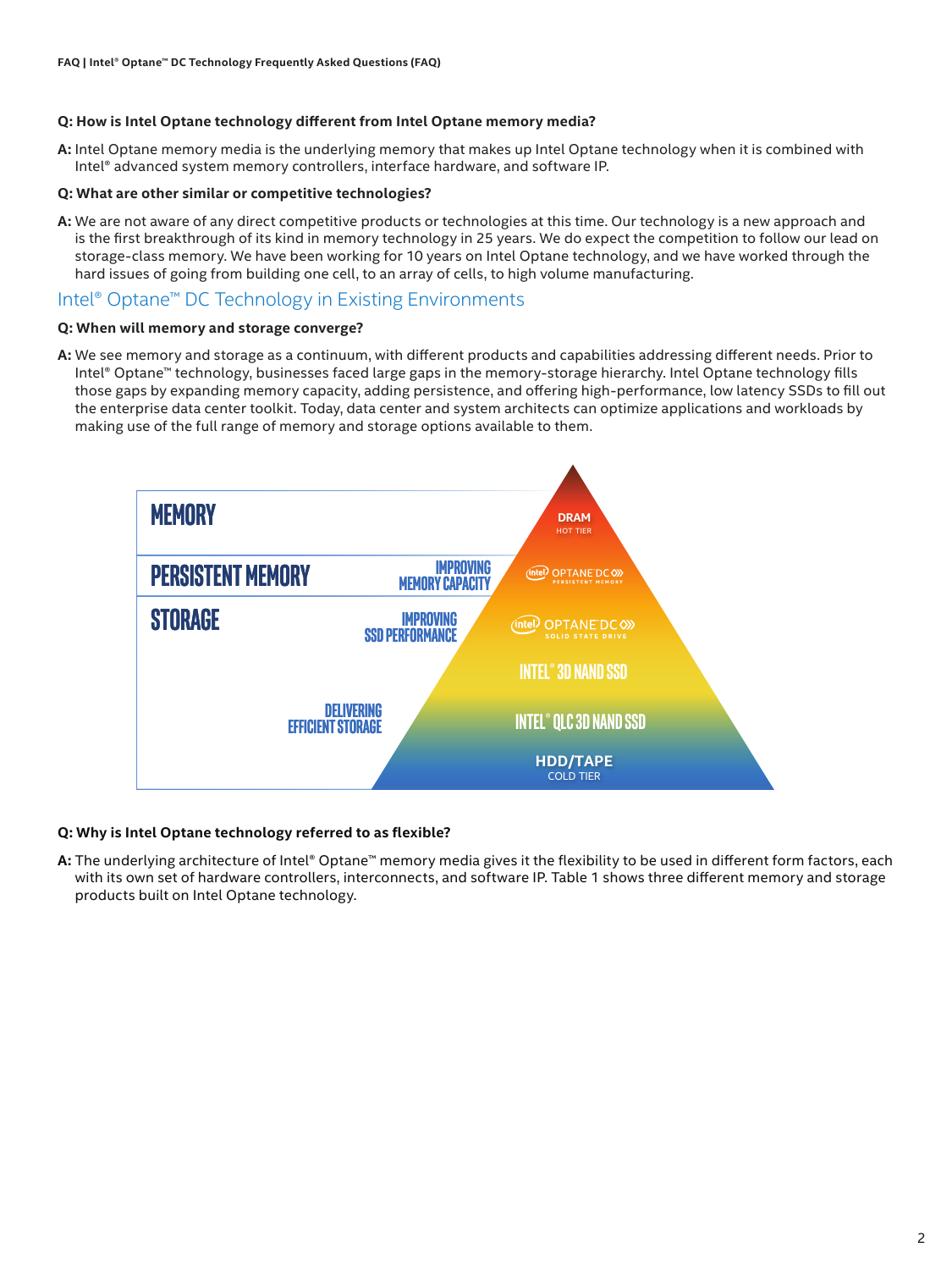|                         | Intel <sup>®</sup> Optane <sup>™</sup> DC Persistent Memory | Intel <sup>®</sup> Optane <sup>™</sup> DC SSD with<br>Intel <sup>®</sup> Memory Drive Technology | Intel <sup>®</sup> Optane <sup>™</sup> DC SSD |
|-------------------------|-------------------------------------------------------------|--------------------------------------------------------------------------------------------------|-----------------------------------------------|
|                         | The County of the County of the County                      | intel.                                                                                           | intel.                                        |
| <b>Interface</b>        | Memory Channel                                              | PCle* Bus                                                                                        | <b>PCIe Bus</b>                               |
| Capacity                | Up to 512 GB per DIMM                                       | Up to 1.5 TB per SSD                                                                             | Up to 1.5 TB per SSD                          |
| <b>Intel Platform</b>   | 2nd Generation Intel® Xeon® Scalable processor              | Any                                                                                              | Any                                           |
| <b>Function</b>         | App Direct Mode: Persistent Memory                          | <b>Volatile Memory</b>                                                                           | Persistent Storage                            |
|                         | Memory Mode: Volatile Memory                                |                                                                                                  |                                               |
|                         | Storage Over App Direct Mode: Persistent<br>Storage         |                                                                                                  |                                               |
| <b>Form Factor</b>      | <b>DIMM</b>                                                 | U.2, M.2, AIC                                                                                    | U.2, M.2, AIC                                 |
| <b>Operating System</b> | Windows*, Linux*, VMware ESXi*                              | Linux                                                                                            | Any                                           |

#### **Table 1.** Comparison of memory and storage: Intel® Optane™ DC persistent memory DIMMs and Intel® Optane™ DC SSDs

#### **Q: With this new technology, won't OEMs have to retrofit their hardware? Have they done so yet?**

**A:** Intel® Optane™ DC SSDs can be used with any system that accepts PCIe\*-based SSDs. Intel Optane DC persistent memory modules will fit in standard memory channel DIMM slots, but it will require systems built with 2nd Generation Intel® Xeon® Scalable processors and with the supporting Intel® memory controllers.

#### **Q: Will software vendors need to rewrite applications to work with this new technology?**

**A:** When Intel Optane technology is accessed as storage or as volatile memory in Memory Mode, no software modifications are needed. To get the maximum benefits of Intel Optane DC persistent memory, including non-volatility, applications require modification to access Intel Optane DC persistent memory in App Direct Mode. Many major software vendors, including SAP, have already updated applications to support persistent memory. We encourage software vendors to update their applications to unleash the full capabilities of Intel Optane technology.

#### **Q: How will data center infrastructures benefit from Intel Optane DC technology?**

**A:** Intel Optane DC technology unleashes new potential for data centers to optimize their infrastructures to meet their specific memory and storage needs. In some cases, this could lead to a better overall cost structure. From Intel® QLC 3D NAND drives to Intel Optane DC SSDs to Intel Optane DC persistent memory to DRAM, Intel storage technologies and products offer data center architects flexibility to match performance, capacity, reliability, and affordability to their business applications and workloads. (To learn more, read the technology briefs ["Reimagining Memory and Storage in the Data Center](https://www.intel.com/content/www/us/en/products/docs/memory-storage/solid-state-drives/data-center-ssds/optane-ssds-transform-memory-storage-hierarchy-brief.html)" and "Intel® Optane™ Technology: [Memory or Storage? Both.](https://www.intel.com/content/www/us/en/products/docs/memory-storage/optane-technology/what-is-optane-technology-brief.html)")

## **Q: How does Intel Optane DC technology fit into the data center family alongside the Intel® SSD D5-P4320 and Intel SSD D5-P4326?**

**A:** Intel Optane technology complements Intel QLC 3D NAND SSDs. Deploying Intel Optane DC SSDs together with Intel QLC 3D NAND SSDs provides both performance and capacity. Intel Optane DC SSDs provide high input/output operations per second (IOPS), low latency, and high endurance for heavy write workloads, whereas Intel QLC 3D NAND SSDs can provide total cost of ownership (TCO) value via lower costs and high density for large-capacity storage. Intel Optane DC SSDs are best suited to address input/output (I/O); Intel QLC 3D NAND SSDs are best suited for large-capacity storage. When used together in a data center, IT operators can better tune their systems to gain optimal efficiency based on different workloads using different media.

#### **Q: Is Intel Optane technology well suited for Windows Server\* storage environments?**

**A:** Intel Optane DC SSDs work great in Windows Server storage environments. Microsoft has a public demonstration of a Window Server Storage Spaces Direct storage system with over 13M IOPS using Intel Optane DC SSDs.1

#### **Q: Why should I buy Intel QLC 3D NAND SSDs instead of Intel Optane DC SSDs, if Intel Optane technology will be faster?**

**A:** With the introduction of Intel Optane DC technology, data center architects now have the flexibility to combine memory and storage products into an optimized architecture for their workloads and applications. For example, Intel QLC 3D NAND SSDs offer a great price/performance ratio for capacity storage. Intel Optane DC SSDs are ideal as a fast-caching storage layer for hot data that can be combined with a much larger 3D NAND capacity tier. The two work together to provide high performance at an excellent value.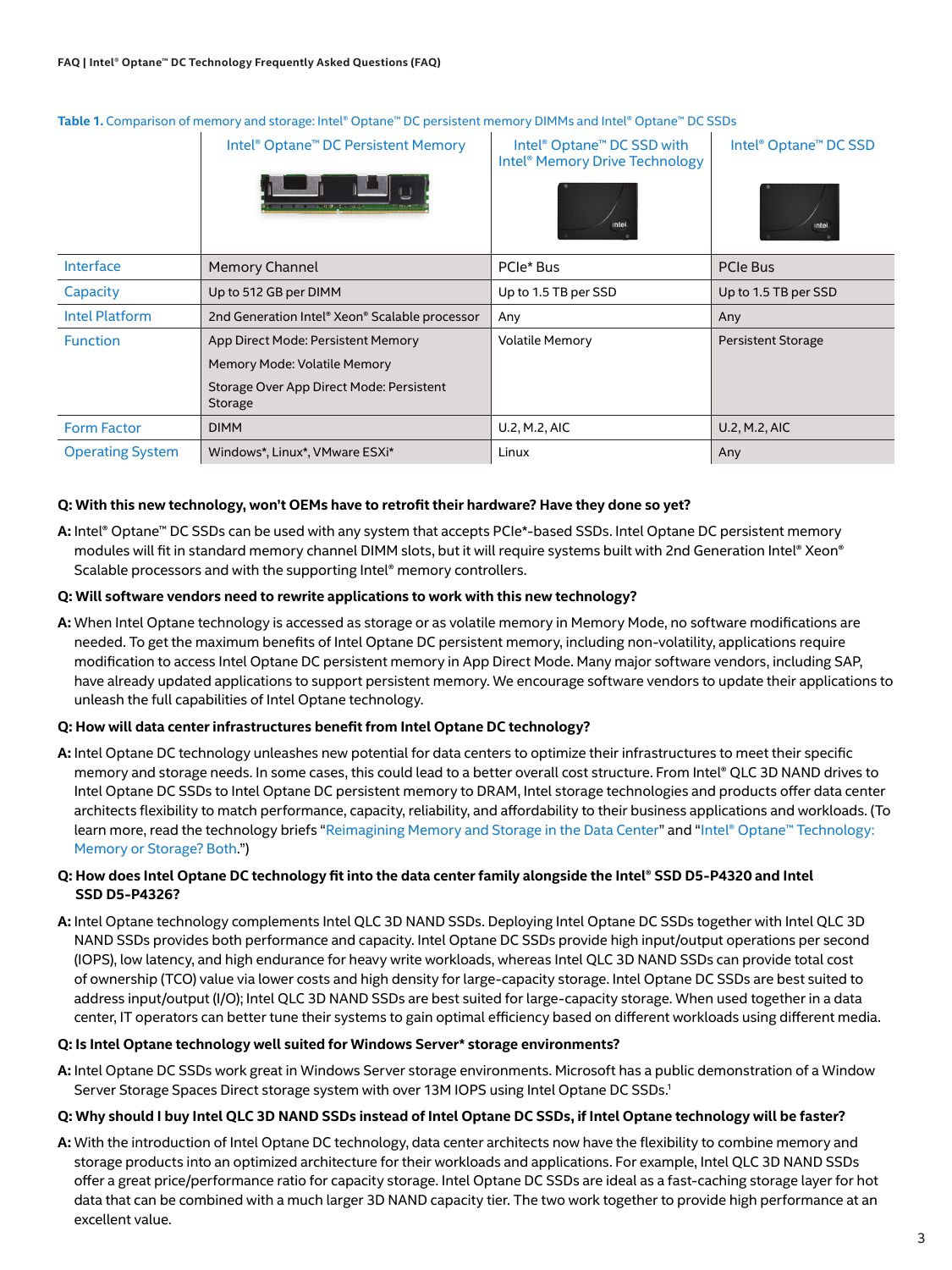#### <span id="page-3-0"></span>**Q: Do Intel Optane DC SSDs have the same read/write longevity issues as standard SSDs?**

**A:** No; in fact, they are high endurance. A high-end enterprise NAND SSD typically supports 3 drive writes per day (DWPD) for 5 years, whereas Intel Optane DC SSDs support up to 60 DWPD for 5 years.<sup>2</sup> Note that SSDs don't have endurance problems with reads; only writes cause endurance issues.

#### **Q: What controllers do Intel Optane DC SSDs use?**

**A:** Intel Optane DC SSDs and Intel Optane DC persistent memory will utilize controllers developed by Intel specifically for Intel Optane technology. The new generation of Intel controller was architected from the ground up to take advantage of Intel Optane technology. It was designed around the unique and exciting capabilities of Intel Optane memory media: low latency, high QoS, high throughput, and high endurance.

#### **Q: Is the I/O performance of Intel Optane DC SSDs on par with NAND-based SSDs/solutions? Why should users spend more to get the same performance?**

**A:** Intel Optane technology is superb for random workloads at low queue depths, which is where the majority of activity occurs in real use cases. Additionally, Intel Optane technology is fast all the time—that is, even under load, Intel Optane technology maintains excellent low-latency performance under the worst-case conditions.

#### **Q: Is Intel Optane technology going to be implemented in storage-area networks (SANs), or is it already?**

**A:** Yes, it can be implemented in a SAN environment, including a virtual SAN (VSAN) environment. It is typically used as a fast caching tier on top of a larger raw-capacity tier. In addition, we have just announced the new dual port Intel Optane SSD DC D4800X drive. Dual port drives are typically used in storage arrays that make up the bulk of enterprise SAN deployments today.

#### **Q: With Intel Optane DC SSDs and Intel Optane DC persistent memory, what are the minimum power-supply requirements?**

**A:** Power-supply specifications vary based upon capacity, form factor, and quantity, among other variables. Product specs are posted on<https://ark.intel.com>.

#### **Q: What are the actual benefits that people will see with this new technology?**

**A:** For constrained workloads, people typically see an overall performance improvement of their entire system with Intel Optane DC technology. Generally, Intel Optane DC SSDs accelerate storage-constrained systems and Intel Optane DC persistent memory accelerates memory-constrained systems. With the acceleration provided by Intel Optane DC technology, the previously constrained systems can perform with greater efficiency.

# Intel® Optane™ SSD DC P4800X

## **Q: What is the difference between the Intel® Optane™ SSD DC P4800X and the Intel® SSD DC P4500/P4600?**

**A:** Intel SSDs can be used across a continuum of data tiering needs including storage, caching, and memory. Intel Optane SSD DC P4800X and Intel SSD DC P4500/P4600 drives have different benefits based on where and how you use them. Generally speaking, Intel Optane SSD DC P4800X drives are used for system acceleration, whereas Intel SSD DC P4500/P4600 drives are used for bulk data.

#### **Storage**

The storage tier is about storing massive amounts of permanent data effectively. The dense concentration of performance and capacity of Intel SSD DC P4500/P4600 drives enable cost-effective storage of massive volumes while helping reduce cost and improve server agility.

## **Caching**

Both Intel Optane SSD DC P4800X drives and select Intel SSD DC P4500/P4600 drives can be used for caching. The best NVM Express\* (NVMe\*) caching SSDs are PCIe\*-based and can significantly accelerate applications and increase server utilization beyond a Serial ATA (SATA) SSD device. However, with some applications, even the performance of a NAND SSD might not be sufficient and could bottleneck performance and capacity scaling. In these cases, an Intel Optane SSD DC P4800X is the better solution.

#### **Memory**

Intel Optane SSD DC P4800X drives' breakthrough performance, predictably fast QoS, and endurance allow them to extend the size of memory pools. This enables larger working datasets (more data close to the CPU) to help realize new data-driven value.

#### **Q: What applications are best served by an Intel Optane SSD DC P4800X? What workloads?**

**A:** Highly random, storage-bound applications are best served by the Intel Optane SSD DC P4800X. Intel Optane DC SSDs are ideal for working and real-time data stored in large volumes. The Intel Optane SSD DC P4800X allows each server to do more across applications.

#### **Q: How does the Intel Optane SSD DC P4800X fit into the modern data center? What about the next-generation data center?**

**A:** The Intel Optane SSD DC P4800X can be used to accelerate any workload that requires low latency and high QoS. It also delivers industry leading performance at low queue depths. We see the Intel Optane SSD DC P4800X fitting into the evolving data center in two ways: one, as fast storage or cache, and two, as a memory-pool extension.

 As fast storage or cache, the drive delivers fast performance that can break through storage bottlenecks and significantly increase scale per server while reducing the transaction costs of latency-sensitive workloads. And, when configured with Intel® Memory Drive Technology, the Intel Optane SSD DC P4800X can be deployed to enable bigger, more cost-effective memory.

Read the [Intel Optane SSD DC P4800X product brief](https://www.intel.com/content/www/us/en/products/docs/memory-storage/solid-state-drives/data-center-ssds/optane-ssd-dc-p4800x-p4801x-brief.html) for more information.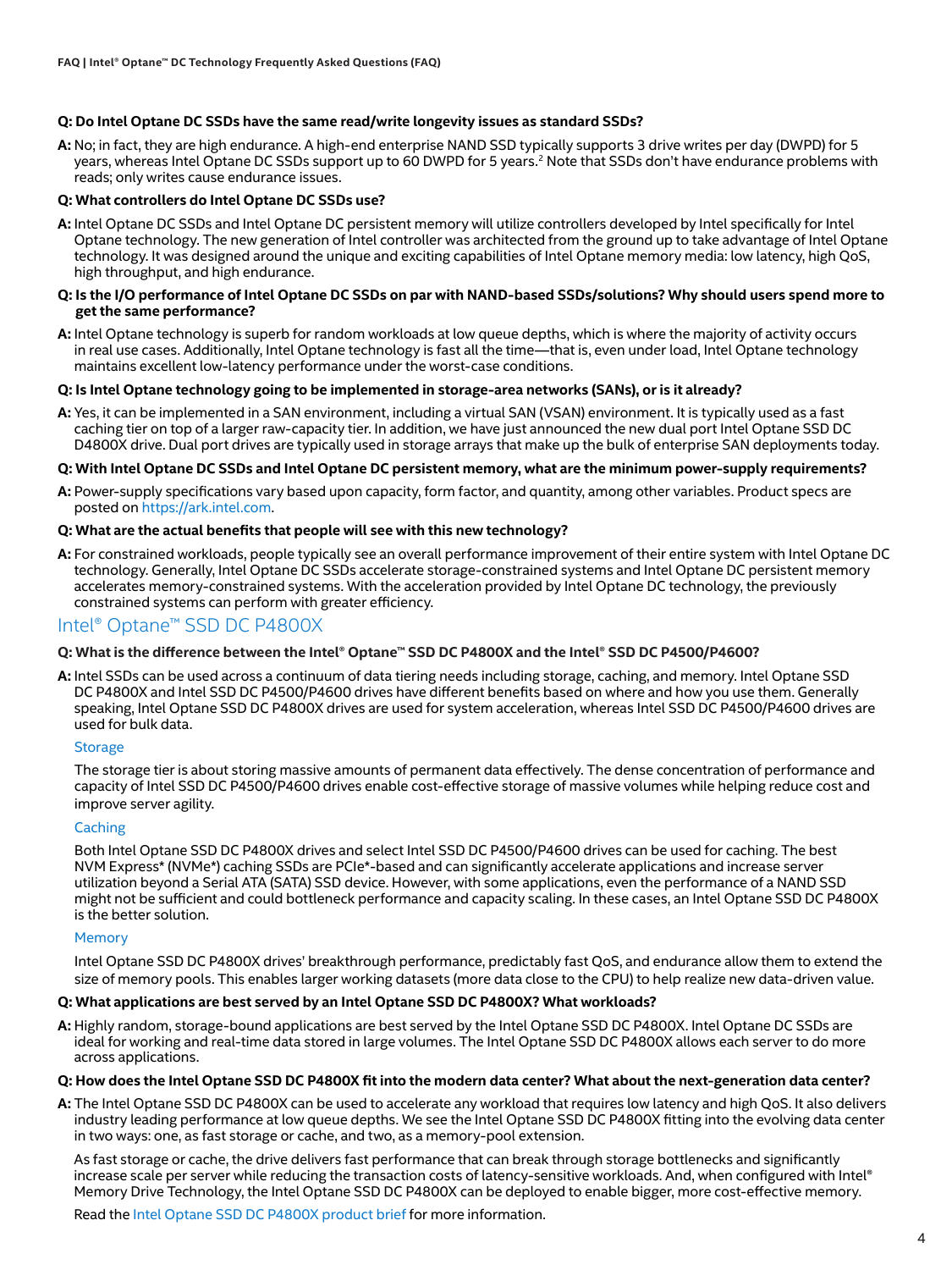# <span id="page-4-0"></span>Intel® Optane™ SSD DC D4800X

## **Q: What is the Intel® Optane™ SSD DC D4800X?**

**A:** The dual port-enabled Intel Optane SSD DC D4800X combines the performance of Intel Optane DC SSDs with the data resilience required by critical high-availability enterprise IT applications. Dual port capabilities add redundancy to the data path to deliver continued data access in the event of failures or service operations and upgrades.

#### **Q: What segments and usages are best served by the Intel Optane SSD DC D4800X?**

**A:** Enterprise high-availability storage environments, such as reservation systems and banking, require 24/7 data access. These applications are also looking for more performance to accelerate application performance and deliver higher service levels. With Serial-Attached SCSI (SAS) dual port drives running out of performance headroom, this is where the performance of Intel Optane DC SSDs shines.

#### **Q: How does the Intel Optane SSD DC D4800X work with Intel Optane DC persistent memory?**

**A:** These devices play a complementary role in enterprise high-availability solutions. The Intel Optane SSD DC D4800X breaks through the SAS dual port cache bottleneck. Certain applications can benefit from the larger memory footprint, affordability, and persistence of Intel Optane DC persistent memory.

# Intel® Optane™ DC Persistent Memory

## **Q: What is Intel® Optane™ DC persistent memory?**

**A:** Intel Optane DC persistent memory is a memory technology that delivers high-performance intelligence, is byteaddressable, offers higher capacity than DRAM at lower cost, and, unlike DRAM, it can retain its data even when power is off.

#### **Q: What Intel® Optane™ memory media and other Intel innovations come in a DIMM form factor for data center platforms?**

**A:** In April 2019, we highlighted a new performance capability showing that Intel Optane DC persistent memory–based systems can achieve performance gains compared to configurations relying on DRAM only. For the latest proof-point details, please reference the launch disclosures.

#### **Q: Can Intel® Optane™ technology replace DRAM?**

**A:** Intel Optane DC persistent memory augments DRAM to expand system memory well beyond what is possible from DRAM alone.

#### **Q: Can you explain the value of Intel Optane DC persistent memory modules compared to DRAM?**

**A:** Unlike DRAM, Intel Optane DC persistent memory is non-volatile and retains data across power cycles. This can enhance performance because applications don't have to wait for data to be written out to the disk to be made permanent, and it can shorten restart times because data does not have to be retrieved from disk to get the service operational again. That's particularly important for large, in-memory databases where uptime is critical. Intel Optane DC persistent memory can provide affordable, large-memory capacities with native persistence in module sizes up to 512 GB, which is 4x larger than the 128 GB DDR4 DIMMs available today. We expect to offer persistent memory at a lower cost-per-GB than equivalent quantities of DRAM. Fundamentally, applications that have been optimized to take advantage of the persistent nature of Intel Optane DC persistent memory are able to write data to persistent storage at memory speeds, rather than storage speeds. This means orders-of-magnitude lower latency and significant increases in execution efficiency.

#### **Q: Can you talk about the use cases for persistent memory and when we'll see support from major software vendors?**

**A:** Some of the initial use cases for persistent memory include more cost-effective in-memory databases, greater virtualmachine (VM) and container density, more efficient distributed cloud services, higher database performance, highperformance storage, and faster restart times. Software vendors that have stated their support or publicly demonstrated interest in persistent memory include Aerospike\*, Apache Cassandra\*, GigaSpaces\*, Java\*, KVM\*, Microsoft\*, Oracle\*, Red Hat\*, Redis\*, RocksDB\*, SAP\*, SUSE\*, and VMware\*. We continue to engage Intel's unmatched global ecosystem to deliver solutions in alignment with our development milestones.

#### **Q: How does Intel Optane technology work with in-memory databases?**

**A:** Applications that have been optimized for Intel Optane DC persistent memory avoid the significant software overhead of I/O operations and instead benefit from much faster low-latency memory-access operations. This advantage enables organizations to transform their systems and services to deliver new advancements across a wide range of data center use cases, including improved analytics with in-memory databases and high-performance in-memory computing. Intel Optane DC persistent memory can also significantly reduce in-memory database restart times because the database does not have to be reloaded into volatile memory after a shutdown. And with Intel Optane DC persistent memory, organizations can more affordably scale system memory capacity to unprecedented levels because the cost per gigabyte of memory is lower with Intel Optane DC persistent memory modules, compared to traditional DRAM DIMMs.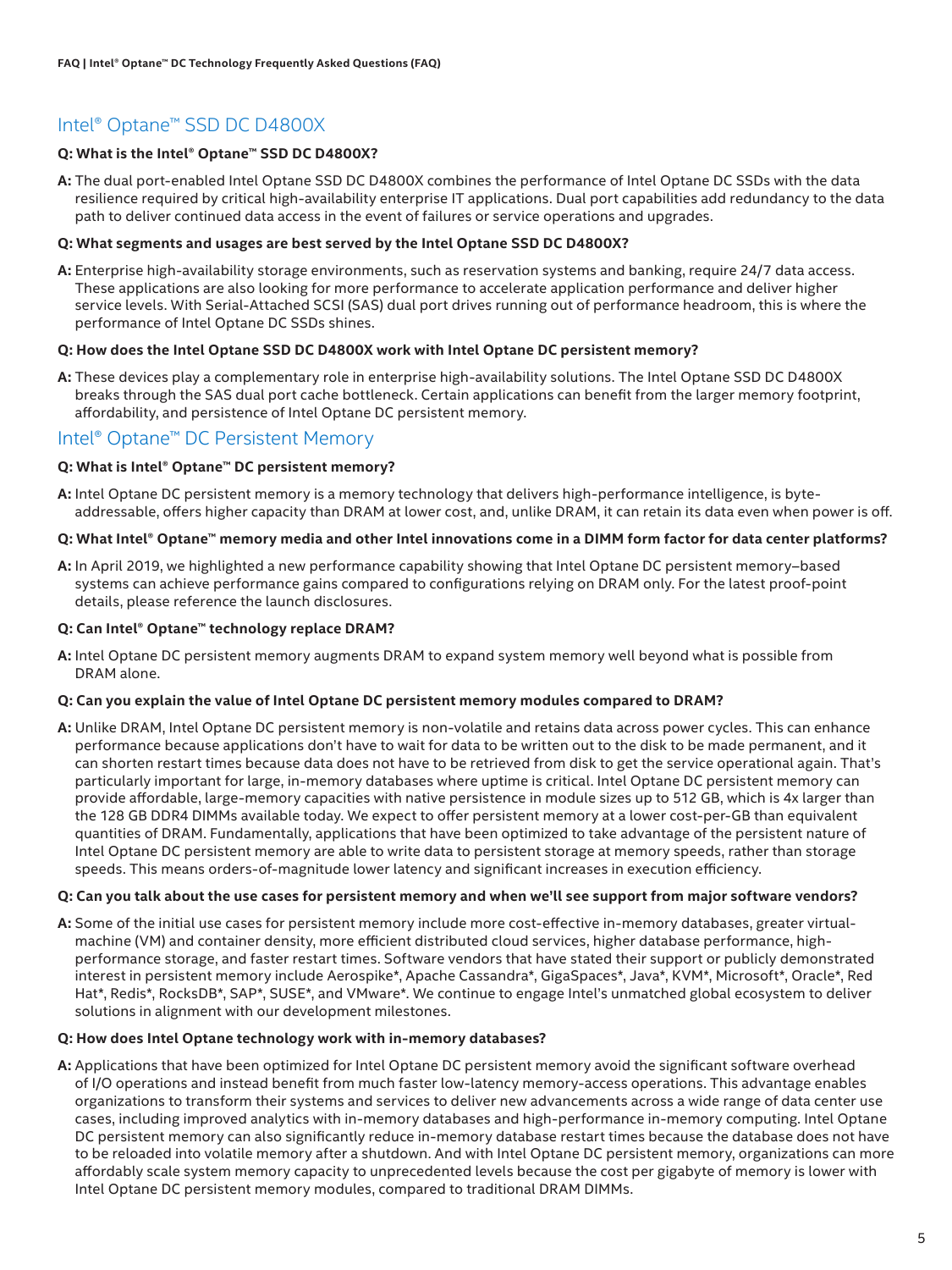#### <span id="page-5-0"></span>**Q: How long do you think it will take for this software optimization to occur?**

**A:** It's happening now. Intel Optane DC persistent memory software optimization work started in 2018 and continues as more companies take advantage of the technology's capabilities.

#### **Q: In a server such as SQL, how does this technology scale for large databases?**

**A:** It's actually not a question of the size of the database, but rather the response time (latency) of the database and the transactions per second delivered to the organization. Intel Optane technology can greatly reduce the time to data delivery with low latency and a consistent response time—even under load. This is why we look at Intel Optane DC SSDs as system accelerators. Large databases historically have been unable to fit into memory, but Intel Optane technology can greatly increase a system's possible memory size without the limitations of DRAM. Uniquely, and most importantly, because Intel Optane DC persistent memory is persistent, applications can be optimized to take advantage of the persistency of storage with the access of memory, which can greatly increase performance.

# Intel® Optane™ DC SSDs Working with Intel Optane DC Persistent Memory

#### **Q: How do I know when to use the Intel® Optane™ SSD DC P4800X with Intel® Memory Drive Technology compared to Intel Optane DC persistent memory?**

**A:** Intel will provide a variety of solutions based on Intel® Optane™ technology to deliver the best end-user value, experience, and choice. Intel Optane DC persistent memory can offer the best performance due to the DIMM interface providing lower latency, higher bandwidth, and a memory-access schema (byte versus block). This solution enables systems to take advantage of the non-volatile nature of Intel® Optane™ memory media through the implementation of persistent memory schemes. Intel Optane DC SSDs with Intel Memory Drive Technology provide options that are available today, as well as additional choice to scale to greater memory pools within a server with the PCIe\* and NVMe\* interface (as opposed to the memory-channel DIMM interface). Intel Optane DC SSDs with Intel Memory Drive Technology use middleware software that enables transparent application support on platforms with 2nd Generation Intel® Xeon® Scalable processors.

#### **Q: Is Intel Optane DC persistent memory ready to replace my SAN?**

**A:** No, but Intel Optane DC SSDs can help as the caching tier, not the raw-capacity tier.

#### **Q: How does the Intel Optane SSD DC P4800X work with the forthcoming DIMMs based on Intel Optane memory media?**

**A:** We are building a portfolio of solutions to support a wide range of data center needs—including solutions to meet performance, persistence, affordability, capacity, or form-factor requirements. An Intel Optane memory media–based DIMM, directly attached to the CPU, can provide the best performance, lowest latency, and highest throughput, along with a persistent memory solution. The Intel Optane SSD DC P4800X delivers low latency and high throughput in an SSD implementation with the PCIe and NVMe interface.

#### **Q: Do Intel Optane DC SSDs and Intel Optane DC persistent memory compete with each other? Aren't they both striving for the same use cases in many situations?**

**A:** In most cases, the benefits and uses of the two products are very different. There are a handful of use cases where a customer could make a choice between the two based on specific balancing of performance and cost. There are also use cases in which Intel Optane DC SSDs and Intel Optane DC persistent memory can be combined to deliver on customer data-performance requirements. As an example, the Intel Optane SSD DC P4800X can be used as a fast-cache storage tier in combination with Intel Optane DC persistent memory. Intel Optane DC persistent memory works only on 2nd Generation Intel Xeon Scalable processors, whereas Intel Optane DC SSDs can be used with multiple platform generations, including 2nd Generation Intel Xeon Scalable processors and previous-generation Intel Xeon Scalable processors.